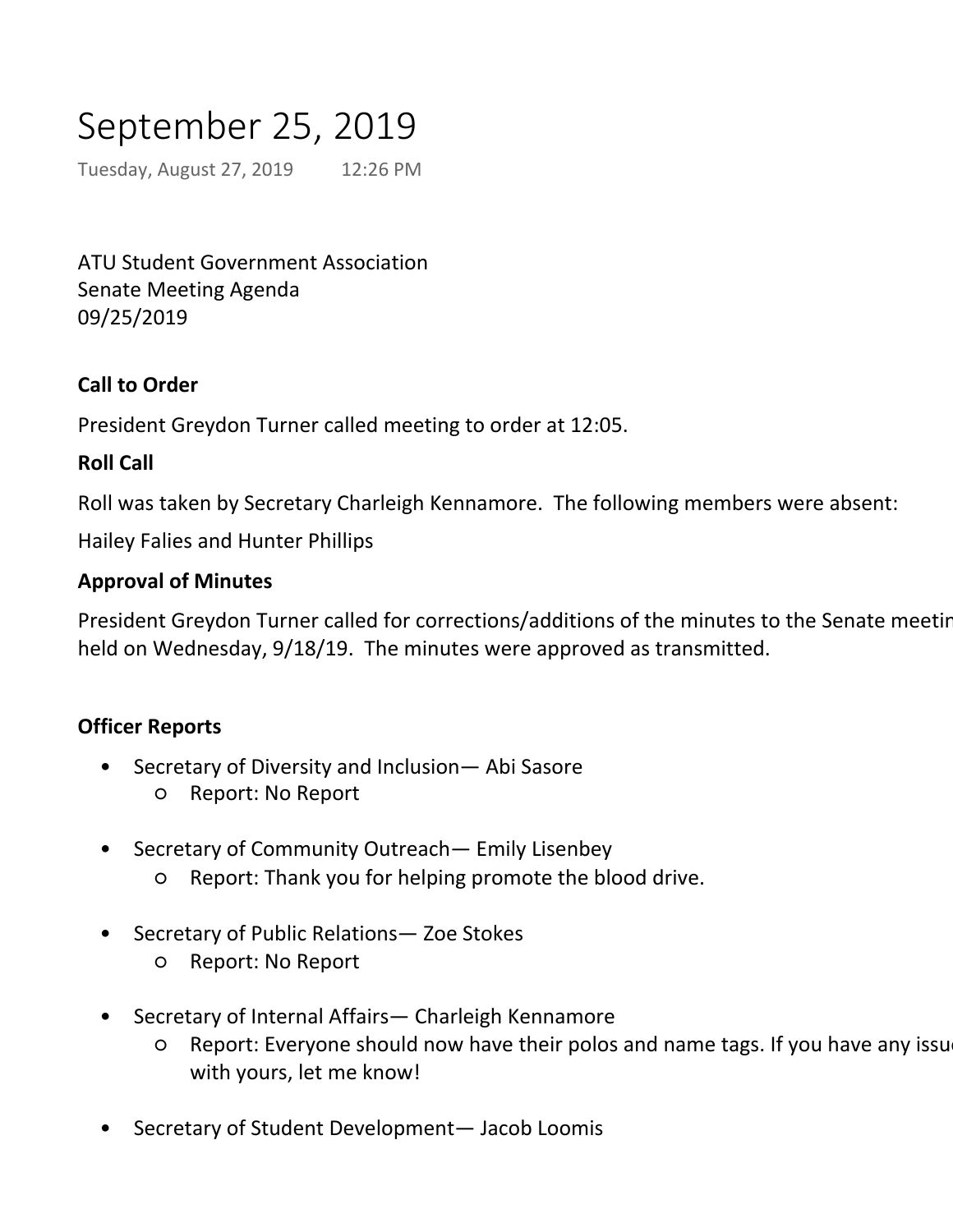es

er<br>I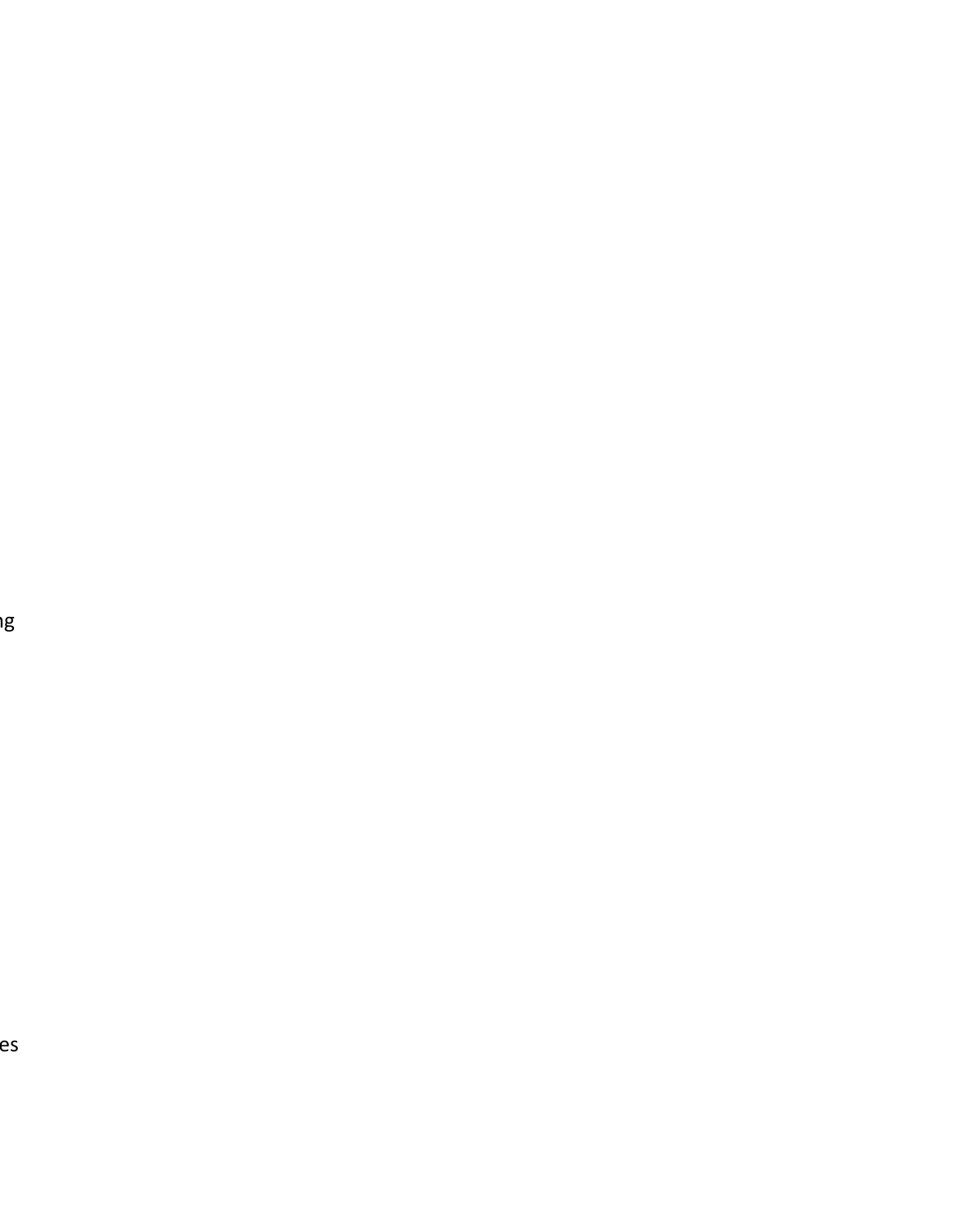- with yours, let me know!
- Report: Please get with me to setup a makeup time if you missed the retreat
- Secretary of Finance and Administration— Bailey Fowler •

Secretary of Student Development— Jacob Loomis

- Report:
- Updated balance: \$-1,058.86 as of 9/25/2019
- Vice President— Noah Tidmore •
	- Report:  $\circ$ 
		- Committee Head Template is out. I would love to meet with the committee heads next week, and go over how it is going. ▪
		- **•** College Dean Template is out. How many people have gotten into contact with their Dean's?
	- Committee reports:  $\circ$ 
		- Jerry:
		- Spirit:
		- Traffic and Safety:
		- Recycling: No Report
		- Food:
- President— Greydon Turner •
	- Report:  $\Omega$ 
		- Going to buy student section signs for Tucker
		- Looking at logistics for the AndOne program
		- Go to the football game this weekend!
		- ELI is one month away, make sure you are there
		- Michele, Kaitlyn, and Jacob see me after for ACUI information

#### **Advisor Reports**

- Assistant Dean for Campus Life— Aubrey Holt •
	- Report: No report
- Dean of Student Engagement— Dr. Brett Bruner ○ Report:  $\bullet$
- Vice President of Student Services—Dr. Keegan Nichols •

 $D = \mathbb{R} \times \mathbb{R}$ 

#### **Unfinished Business:**